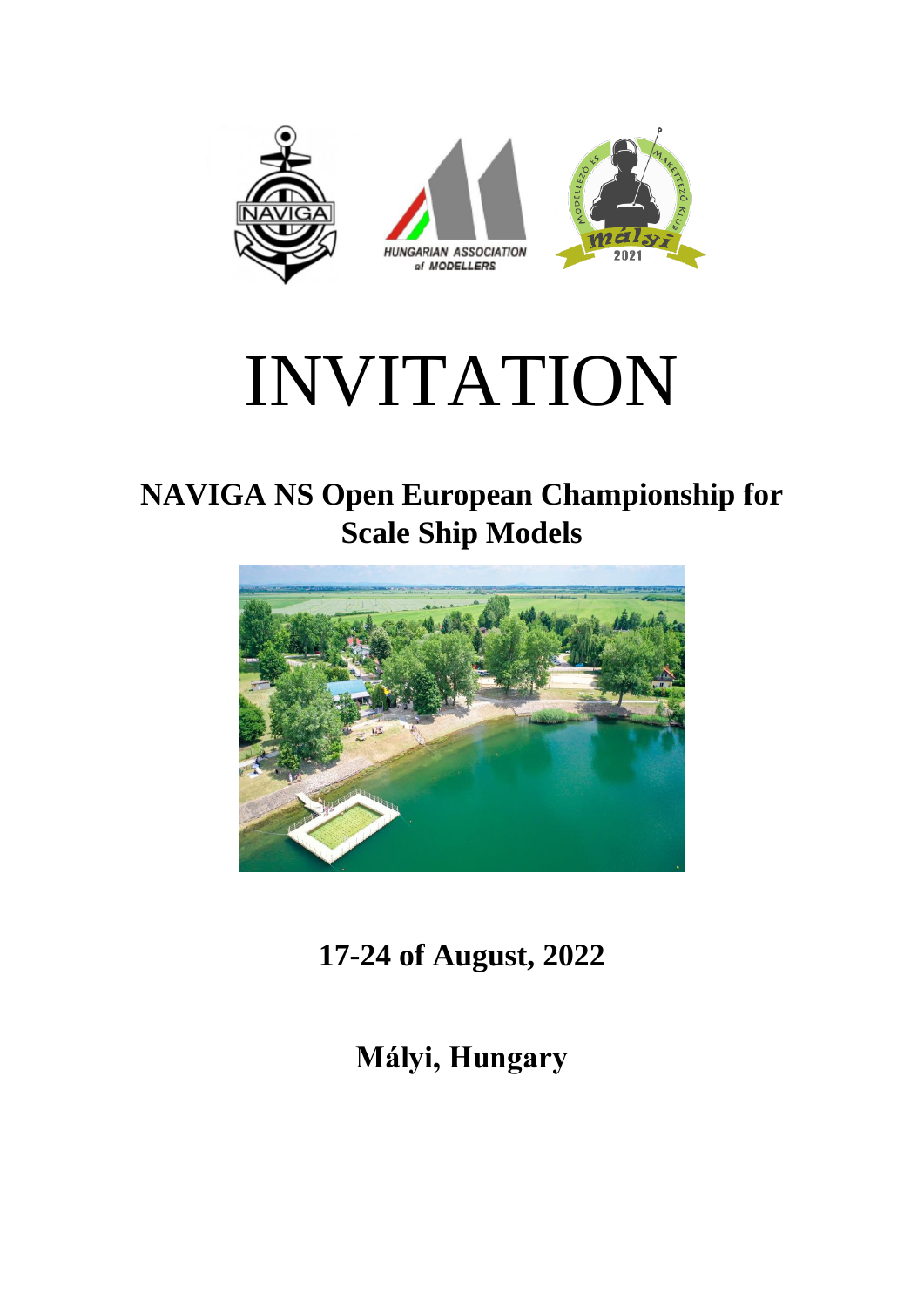## Organizers:

- NAVIGA, World Organization for Ship Model building and Ship Model sport
- Hungarian Association of Modellers
- Malyi Model and Mockup Club (MMMC)

Location: Mályi, Hungary (48.020362591445824, 20.84373518561227)

Date: 17. 08. 2022 – 24. 08. 2022.

Official web-site: **[http://malyimodellezoklub.hu](http://malyimodellezoklub.hu/)** Information: **[malyimodellezoklub@gmail.com](mailto:malyimodellezoklub@gmail.com)**

| Chief judge:                  | János Kornis, (H) Naviga NS Section Leader                                                                                                                                                                                                                                                                                   |
|-------------------------------|------------------------------------------------------------------------------------------------------------------------------------------------------------------------------------------------------------------------------------------------------------------------------------------------------------------------------|
| Chief organizer:              | János Hudák                                                                                                                                                                                                                                                                                                                  |
| Rules of competition:         | Naviga NS and NSS rulebooks                                                                                                                                                                                                                                                                                                  |
| Categories:                   | F2A, F2B, F2C, F4A, F4B, F4C, F-DS, F-S, NSS-A, NSS-B,<br>NSS-C, NSS-D Junior and senior                                                                                                                                                                                                                                     |
| Junior age group:             | For participants under the age of 19.                                                                                                                                                                                                                                                                                        |
| Number of participants:       | National teams can appoint five competitors per class. In<br>addition to five competitors the titleholder can be appointed in<br>every class.                                                                                                                                                                                |
| Evaluation and awards:        | In every category, the winner receives the official "European<br>Champion" title, and his country's national anthem will be<br>played in his honour. The first three competitors in a category<br>receive a medal and a certificate. Other participants also receive<br>a certificate                                        |
| Registration fee:             | Senior: 30.00 EUR per category<br>Junior: 15.00 EUR per category.                                                                                                                                                                                                                                                            |
| Banquet:                      | 25, - € per person.                                                                                                                                                                                                                                                                                                          |
| Protest fee:                  | 30.00 EUR per occasion.                                                                                                                                                                                                                                                                                                      |
| Registration of participants: | Preliminary applications and registration forms are<br>accepted from national federations and clubs.<br>Forms should be sent to the Chief Secretary at<br>the following email address: : malyimodellezoklub@gmail.com<br>Team leaders should submit the original registration<br>forms to the document commission during the |